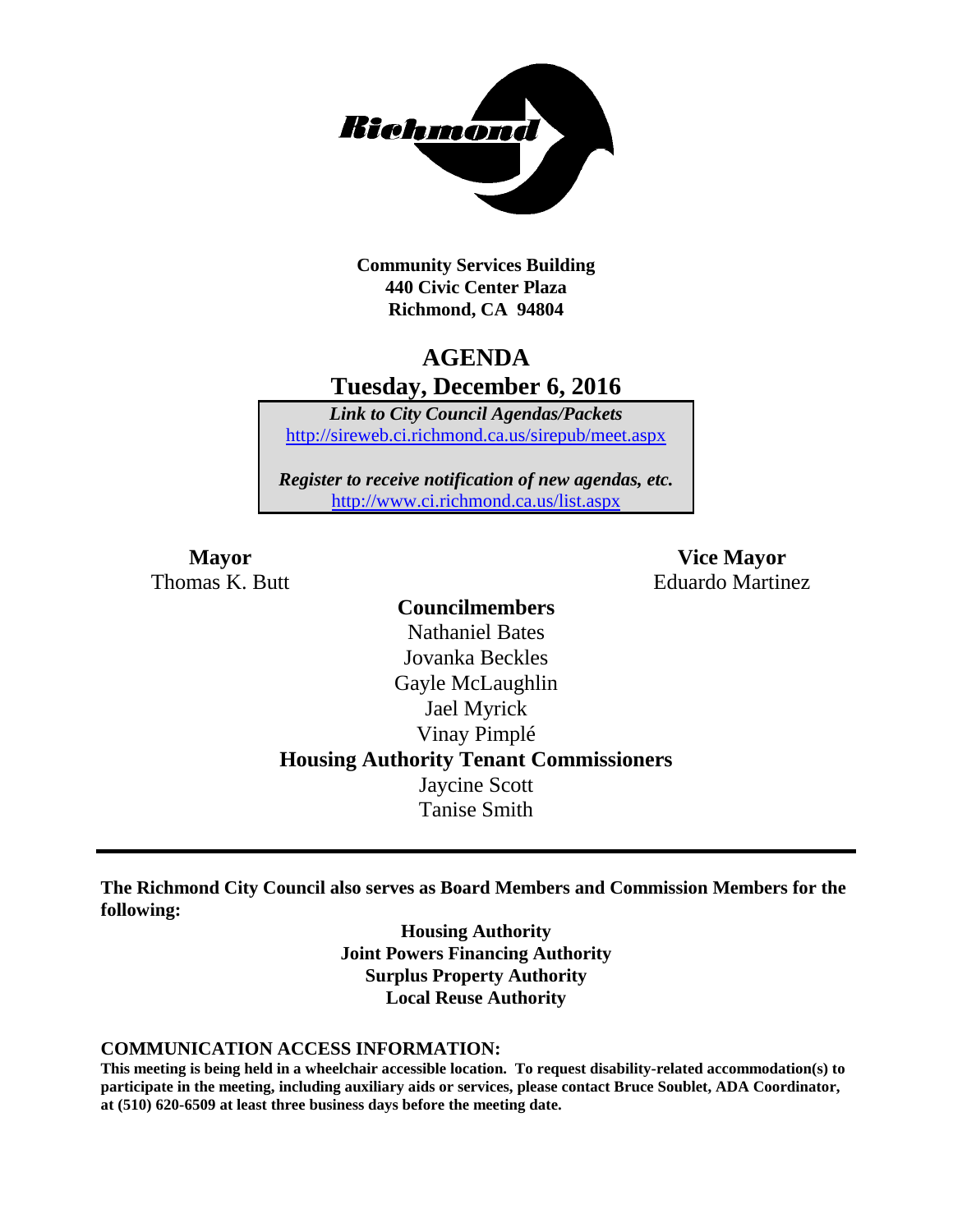# **MEETING PROCEDURES**

The City of Richmond encourages community participation at its City Council meetings and has established procedures that are intended to accommodate public input in a timely and time-sensitive way. As a courtesy to all members of the public who wish to participate in City Council meetings, please observe the following procedures:

**PUBLIC COMMENT ON AGENDA ITEMS:** Anyone who desires to address the City Council on items appearing on the agenda must complete and file a pink speaker's card with the City Clerk **prior** to the City Council's consideration of the item. Once the City Clerk has announced the item, no person shall be permitted to speak on the item other than those persons who have submitted their names to the City Clerk. Your name will be called when the item is announced for discussion. **Each speaker will be allowed TWO (2) MINUTES to address the City Council on NON-PUBLIC HEARING items listed on the agenda.**

**OPEN FORUM FOR PUBLIC COMMENT:** Individuals who would like to address the City Council on matters not listed on the agenda or on items remaining on the consent calendar may do so under Open Forum. All speakers must complete and file a pink speaker's card with the City Clerk **prior** to the commencement of Open Forum. The amount of time allotted to individual speakers shall be determined based on the number of persons requesting to speak during this item. **The time allocation for each speaker will be as follows:** 15 or fewer speakers, a maximum of 2 minutes; 16 to 24 speakers, a maximum of 1 and one-half minutes; and 25 or more speakers, a maximum of 1 minute.

#### **SPEAKERS ARE REQUESTED TO OCCUPY THE RESERVED SEATS IN THE FRONT ROW BEHIND THE SPEAKER'S PODIUM AS THEIR NAME IS ANNOUNCED BY THE CITY CLERK.**

**CONSENT CALENDAR:** Consent Calendar items are considered routine and will be enacted, approved or adopted by one motion unless a request for removal for discussion or explanation is received from the audience or the City Council. A member of the audience requesting to remove an item from the Consent Calendar must first complete a speaker's card and discuss the item with a City staff person who has knowledge of the subject material, prior to filing the card with the City Clerk and **prior** to the City Council's consideration of Agenda Review. An item removed from the Consent Calendar may be placed anywhere on the agenda following the City Council's agenda review.

**CONDUCT AT MEETINGS:** Richmond City Council meetings are limited public forums during which the City strives to provide an open, safe atmosphere and promote robust public debate. Members of the public, however, must comply with state law, as well as the City's laws and procedures and may not actually disrupt the orderly conduct of these meetings. The public, for example, may not shout or use amplifying devices, must submit comment cards and speak during their allotted time, may not create a physical disturbance, may not speak on matters unrelated to issues within the jurisdiction of the City Council or the agenda item at hand, and may not cause immediate threats to public safety.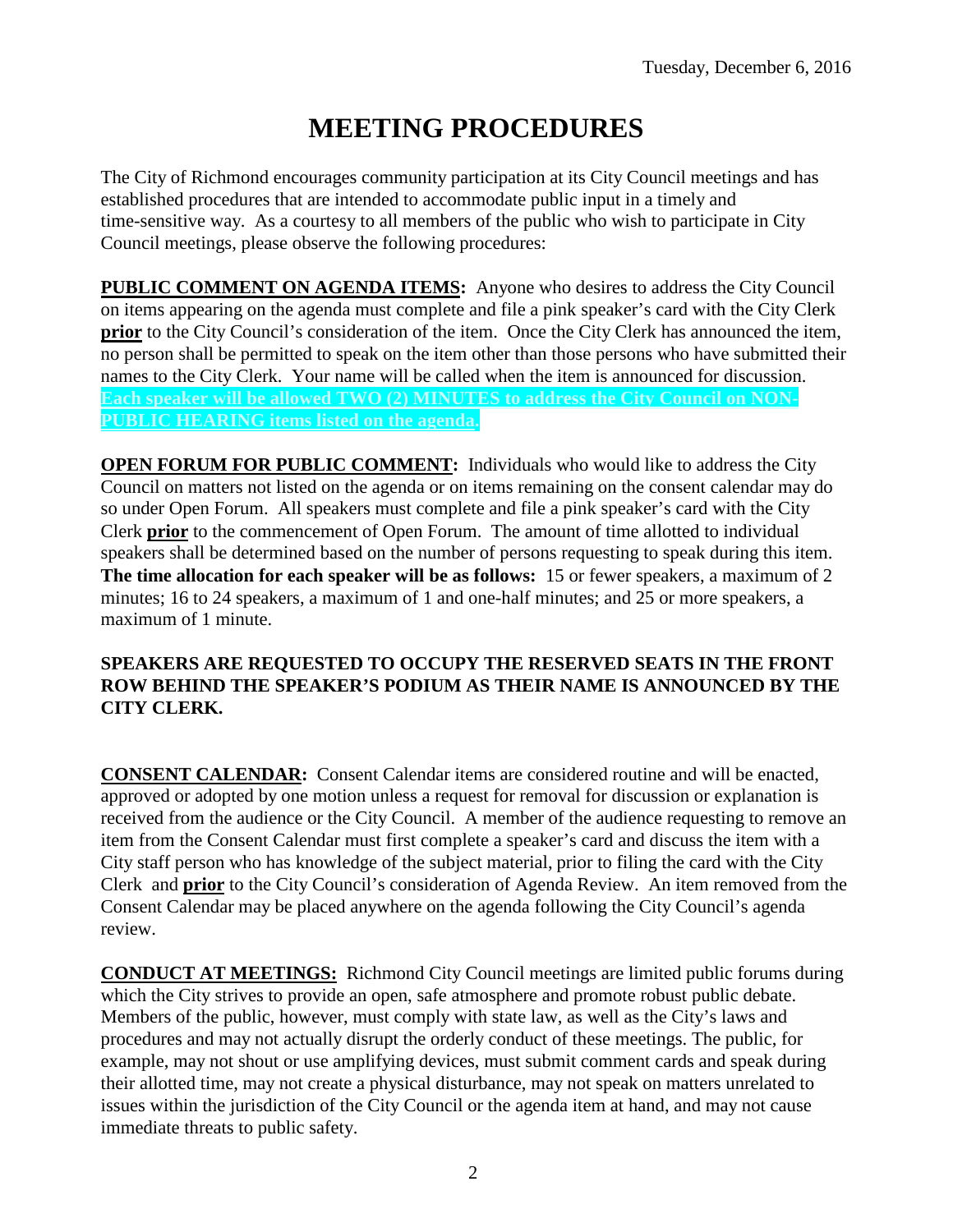**CITY HARASSMENT POLICY:** The City invites public comment and critique about its operations, including comment about the performance of its public officials and employees, at the public meetings of the City Council and boards and commissions. However, discriminatory or harassing comments about or in the presence of City employees, even comments by third parties, may create a hostile work environment, if severe or pervasive. The City prohibits harassment against an applicant, employee, or contractor on the basis of race, religious creed, color, national origin, ancestry, physical disability, medical condition, mental disability, marital status, sex (including pregnancy, childbirth, and related medical conditions), sexual orientation, gender identity, age or veteran status, or any other characteristic protected by federal, state or local law. In order to acknowledge the public's right to comment on City operations at public meetings, which could include comments that violate the City's harassment policy if such comments do not cause an actual disruption under the Council Rules and Procedures, while taking reasonable steps to protect City employees from discrimination and harassment, City Boards and Commissions shall adhere to the following procedures. If any person makes a harassing remark at a public meeting that violates the above City policy prohibiting harassment, the presiding officer of the meeting may, at the conclusion of the speaker's remarks and allotted time: (a) remind the public that the City's Policy Regarding Harassment of its Employees is contained in the written posted agenda; and (b) state that comments in violation of City policy are not condoned by the City and will play no role in City decisions. If any person makes a harassing remark at a public meeting that violates the above City policy, any City employee in the room who is offended by remarks violating the City's policy is excused from attendance at the meeting. No City employee is compelled to remain in attendance where it appears likely that speakers will make further harassing comments. If an employee leaves a City meeting for this reason, the presiding officer may send a designee to notify any offended employee who has left the meeting when those comments are likely concluded so that the employee may return to the meeting. The presiding officer may remind an employee or any council or board or commission member that he or she may leave the meeting if a remark violating the City's harassment policy is made. These procedures supplement the Council Rules and Procedures relating to disruption of orderly conduct at Council meetings.

Any law enforcement officer on duty or whose service is commanded by the presiding officer shall be Sergeant-at-Arms of the Council meetings. He/she, or they, shall carry out all orders and instructions given by the presiding officer for the purpose of maintaining order and decorum at the Council meetings (City Council Rules of Procedure and Order Section III F, RMC Section 2.12.030).

**\*\*\*\*\*\*\*\*\*\*\*\*\*\*\*\*\*\*\*\*\*\*\*\*\*\*\*\*\*\*\*\*\*\*\*\*\*\*\*\*\*\*\*\*\*\*\*\*\*\*\*\*\*\*\*\*\*\***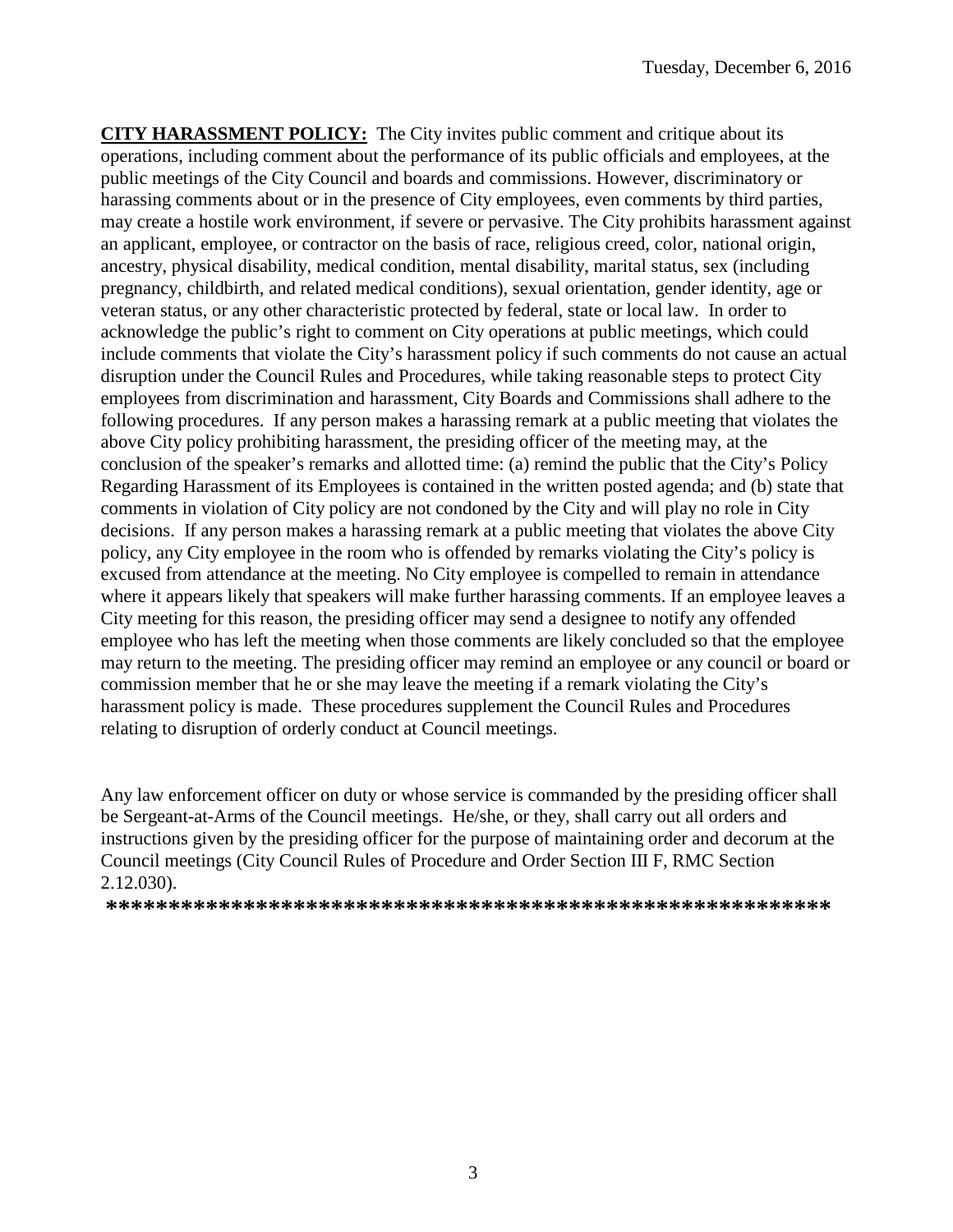# **OPEN SESSION TO HEAR PUBLIC COMMENT BEFORE CLOSED SESSION**

5:30 p.m.

#### **A. ROLL CALL**

#### **B. PUBLIC COMMENT BEFORE CLOSED SESSION**

#### **C. ADJOURN TO CLOSED SESSION**

### **CLOSED SESSION**

Shimada Room of the Community Services Building

#### **A. CITY COUNCIL**

PUBLIC EMPLOYEE PERFORMANCE EVALUATION (Government Code Section 54957.6):

Title: City Attorney

LIABILITY CLAIMS - (Government Code Section 54956.9):

Khang Vu vs. City of Richmond

CONFERENCE WITH LABOR NEGOTIATORS (Government Code Section 54957.6):

Agency designated representatives: Bill Lindsay, Lisa Stephenson, Bruce Soublet, and Kim Greer.

Employee organizations: Richmond Police Officers Association (RPOA) and Richmond International Association of Firefighters (IAFF, Local 188).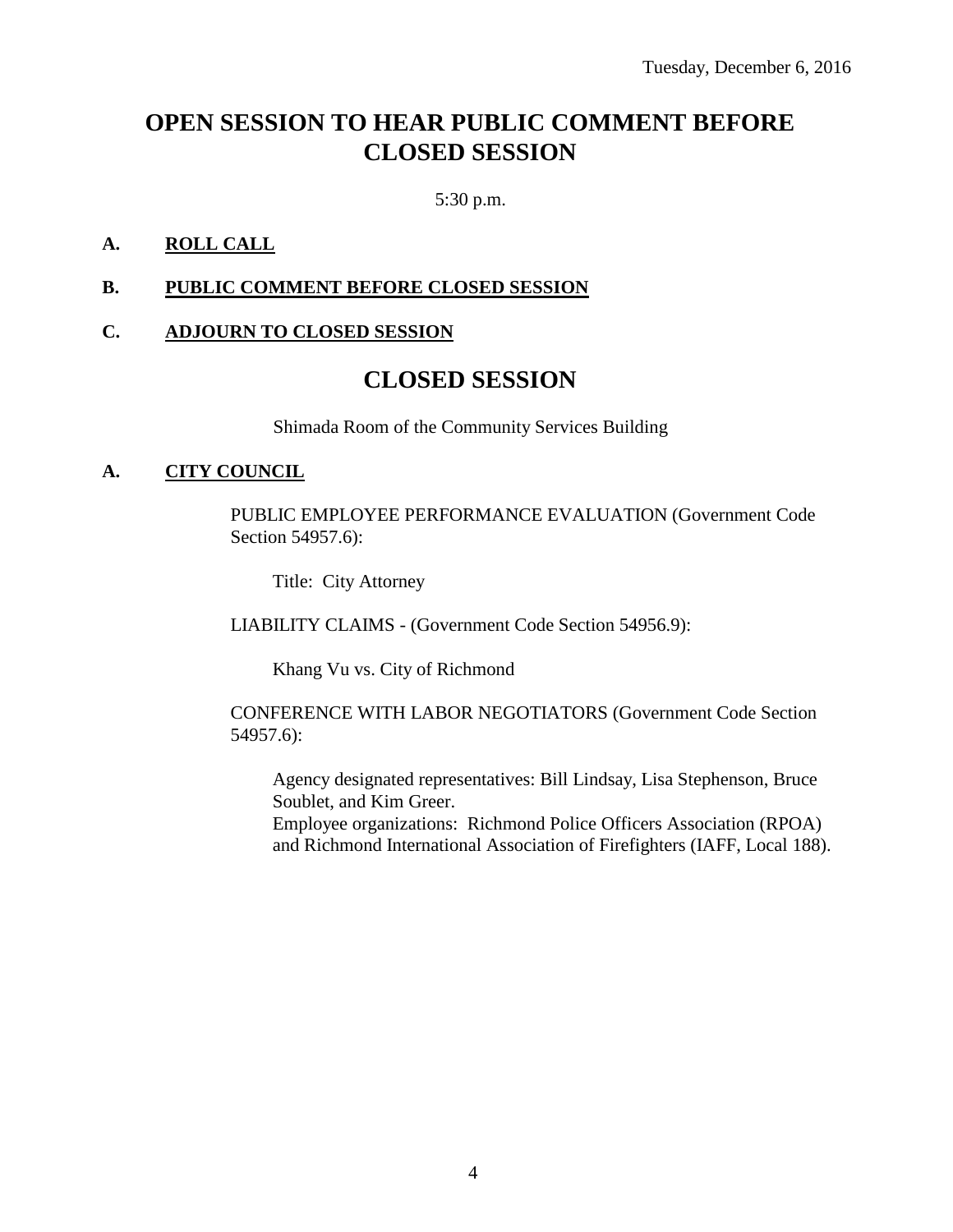### **REGULAR MEETING OF THE RICHMOND CITY COUNCIL**

6:30 p.m.

#### **A. PLEDGE TO THE FLAG**

- **B. ROLL CALL**
- **C. STATEMENT OF CONFLICT OF INTEREST**
- **D. AGENDA REVIEW**

#### **E. PRESENTATIONS, PROCLAMATIONS, AND COMMENDATIONS**

- **E-1.** PROCLAMATION recognizing the Kennedy High School Eagles Varsity Football team for an impressive 10-1 season and for winning the North Coast Section playoff game - Councilmember Jael Myrick (620-6636) and Mayor Tom Butt (620-6503).
- **E-2.** PROCLAMATION recognizing the Human Rights Human Relations Commission and National Human Rights Day - Councilmember Vinay Pimplé (412-2050) and Mayor Tom Butt (620-6503).

#### **F. REPORT FROM THE CITY ATTORNEY OF FINAL DECISIONS MADE DURING CLOSED SESSION**

#### **G. REPORT FROM THE CITY MANAGER**

#### **H. OPEN FORUM FOR PUBLIC COMMENT**

#### **I. CITY COUNCIL CONSENT CALENDAR**

- **I-1.** APPROVE a two-year, grant-funded contract with Reverend Donnell Jones at a cost of \$60,000 per year, to provide Civilian Police Review Authority services for oversight of public, non-profit, and faith-based partners in connection with the violence prevention/reduction Richmond Ceasefire program - Police Department (Chief Allwyn Brown 621-1802).
- **I-2.** APPROVE the rejection of all bids received for the maintenance dredging for the Point Potrero Marine Terminal and the Richmond Ferry Terminal Project - Port Department (Jim Matzorkis 215-4600).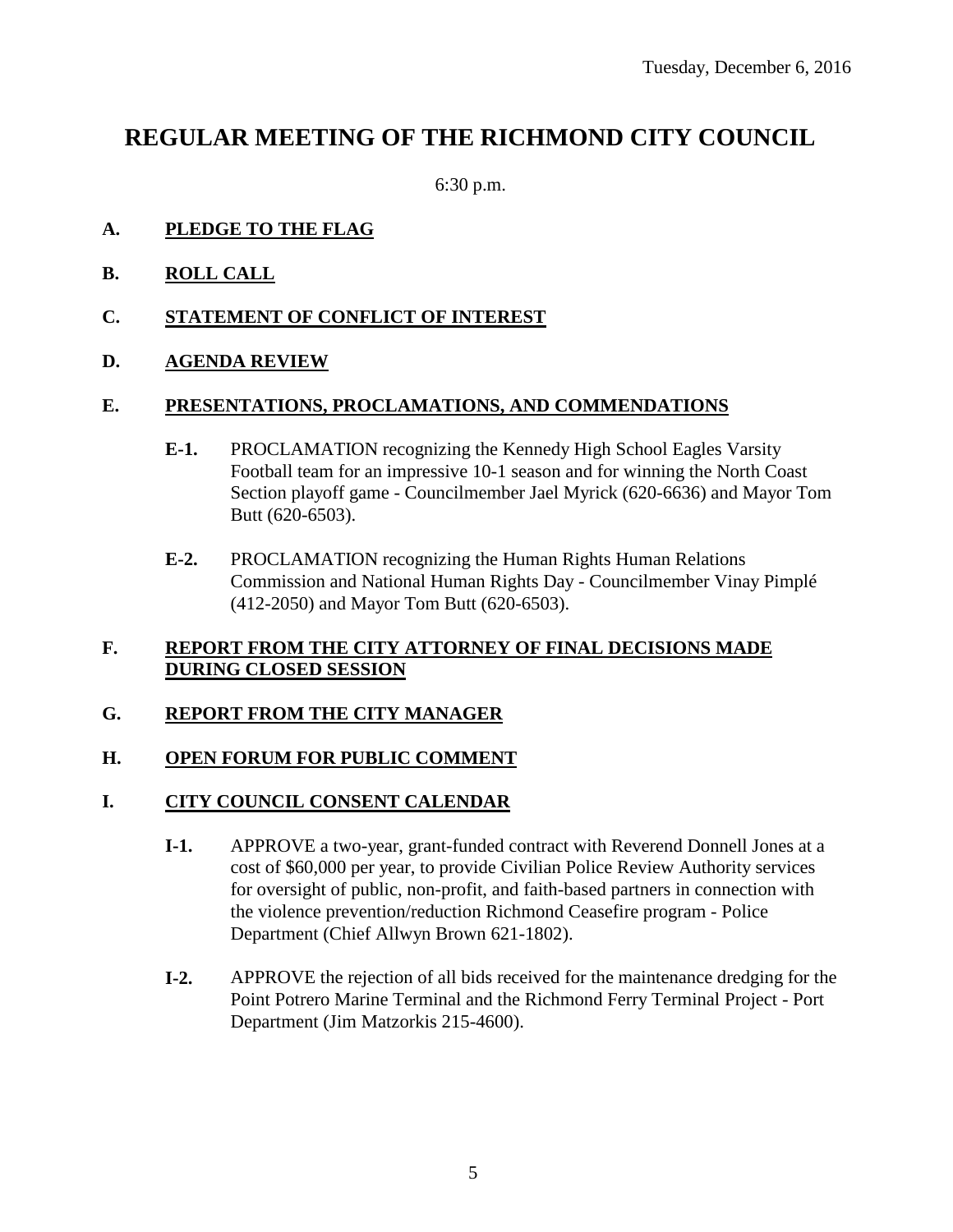- **I-3.** APPROVE the purchase of library materials for the Richmond Public Library from Baker and Taylor, Inc., (B&T) in an amount not to exceed \$1,500,000 over a three-year period ending December 31, 2019 with a two-year optional extension, and APPROVE the purchase of a subscription for catalog records, for all library materials, from Online Computer Learning Center, Inc. (OCLC), in an amount not to exceed \$125,000 over a three-year period with a two-year optional extension - Library and Cultural Services Department (Katy Curl 620-6554 / Wylendia Eastman 620-6963).
- **I-4.** APPROVE actions to update the Commission on Aging; ANNOUNCE the vacancy of Seat #3 previously held by Joan Dill, term expiration April 28, 2017; and DIRECT the City Clerk to post the vacancy - Office of the Mayor (Mayor Tom Butt 620-6503).
- **I-5.** AUTHORIZE the City Manager's Office to enroll in the National Research Center's National Citizen Survey Program in order to conduct a 2017 survey of City of Richmond residents at a cost not to exceed \$30,000 - City Manager's Office (Bill Lindsay 620-6512).
- **I-6.** ACCEPT \$47,511 in grant funds from the Bay Area Air Quality Management District for the installation of two electric vehicle charging stations to be located at 4300 Cutting Boulevard, and 256 24th Street; APPROPRIATE these funds into the Fiscal Year 2016/17 budget; APPROPRIATE \$19,476 in required local matching funds; and APPROVE a contract with Chargepoint and with Net Electric for the installation, equipment, and servicing of both electric vehicle charging stations - City Manager's Office (Bill Lindsay 620-6512/Lori Reese-Brown 620-6869).
- **I-7.** AUTHORIZE the City Manager to enter into an Exclusive Right to Negotiate (ERN) with the SAA-EVI Richmond Partners, LLC for the development of the 12th and Macdonald site - City Manager's Office (Shasa Curl/Mike Uberti 620- 6512).
- **I-8.** INTRODUCE an ordinance (first reading) amending Richmond Municipal Code Section 2.50 (Business Opportunity Ordinance) to extend the expiration date to December 31, 2020 - Employment and Training Department (Sal Vaca 307- 8006).
- **I-9.** ADOPT an ordinance (second reading) adjusting and setting the fees as outlined in the proposed Richmond Fire Department Prevention Services Division Fee Schedule - Fire Department (Chief Adrian Sheppard 307-8161).
- **I-10.** ADOPT an ordinance (second reading) updating and amending Chapter 8.16 of the Richmond Municipal Code that pertains to Fire Prevention, including incorporating the 2016 California Fire Code and 2015 International Fire Code - Fire Department (Chief Adrian Sheppard 307-8041).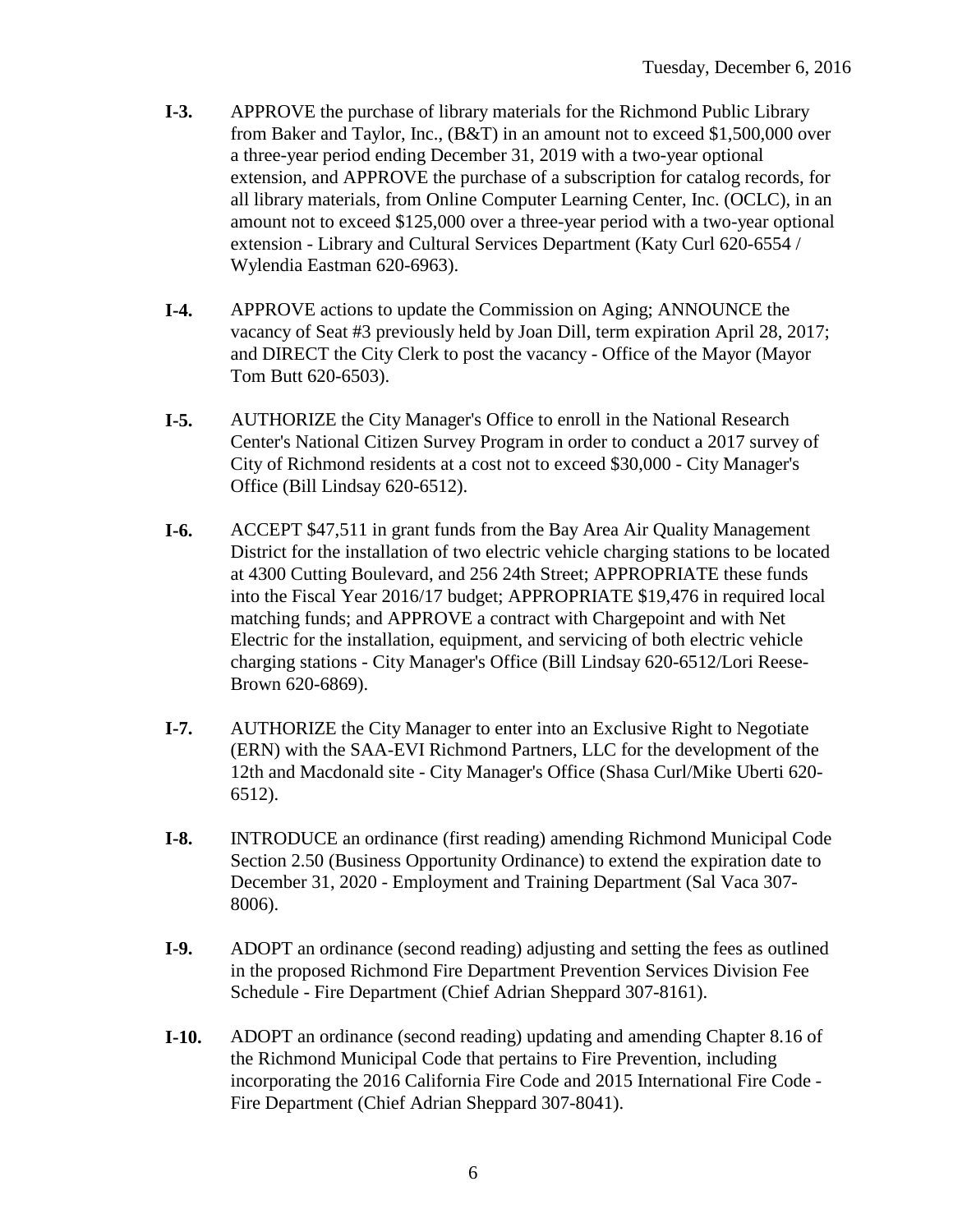- **I-11.** APPROVE a partially grant-funded (\$10,000) contract with ELock Technologies, LLC to purchase, install and maintain a quadrant of electronic bicycle lockers at the Family Justice Center in the amount of \$15,602.68 - Infrastructure Maintenance and Operations (Tim Higares 620-6508/Craig Murray 307-8188).
- **I-12.** APPROVE a three-year Amended and Restated License Agreement with Nematode Holdings, LLC to lease City-Owned property at 2100 Stenmark Drive at Point Molate from December 1, 2016 to November 30, 2019, for the storage of miscellaneous equipment and material - Department of Infrastructure Maintenance and Operations (Craig Murray 307-8188/Tim Higares 620-6508).
- **I-13.** RECEIVE a report on the Richmond Municipal Sewer District for the month of September 2016 - Water Resource Recovery Department (Ryan Smith 620- 5486).
- **I-14.** APPROVE the first amendment to Ground Lease with the West County Wastewater District providing property for City of Richmond wastewater treatment plant biosolids drying and disposal - Water Resource Recovery Department (Ryan Smith 620-5486).
- **I-15.** APPROVE a contract with Sports Time Officials to provide officiating services for adult and youth sports programs provided by the Community Services Department in an amount not to exceed \$25,000, and for a term beginning December 1, 2016, and ending December 31, 2019 - Community Services (Rochelle Monk/Ranjana Maharaj 620-6511).
- **I-16.** APPROVE an amendment to the existing contract with Antea Group to configure their iEHS software for mitigation and conditions of approval compliance tracking related to the Chevron Modernization Project, increasing the payment limit by \$100,000 for an amount not to exceed \$125,000, to be paid for by Chevron - Planning and Building Services Department (Richard Mitchell/Lina Velasco 620-6706).
- **I-17.** APPROVE the minutes of the regular City Council meeting held Tuesday, November 1, 2016 - City Clerk's Office (Pamela Christian 620-6513).

#### **J. PUBLIC HEARINGS**

**J-1.** HOLD a public hearing; ADOPT a resolution certifying the Richmond Bay Specific Plan Environmental Impact Report (EIR) (State Clearinghouse #2014092082), adopting a Statement of Overriding Consideration, Mitigation Monitoring and Reporting Program and approving a General Plan Amendment; and INTRODUCE an ordinance (first reading) repealing the Knox-Cutting Specific Plan, adopting the Richmond Bay Specific Plan, and approving a Zoning Map Amendment - Planning and Building Services Department (Richard Mitchell/Lina Velasco 620-6706).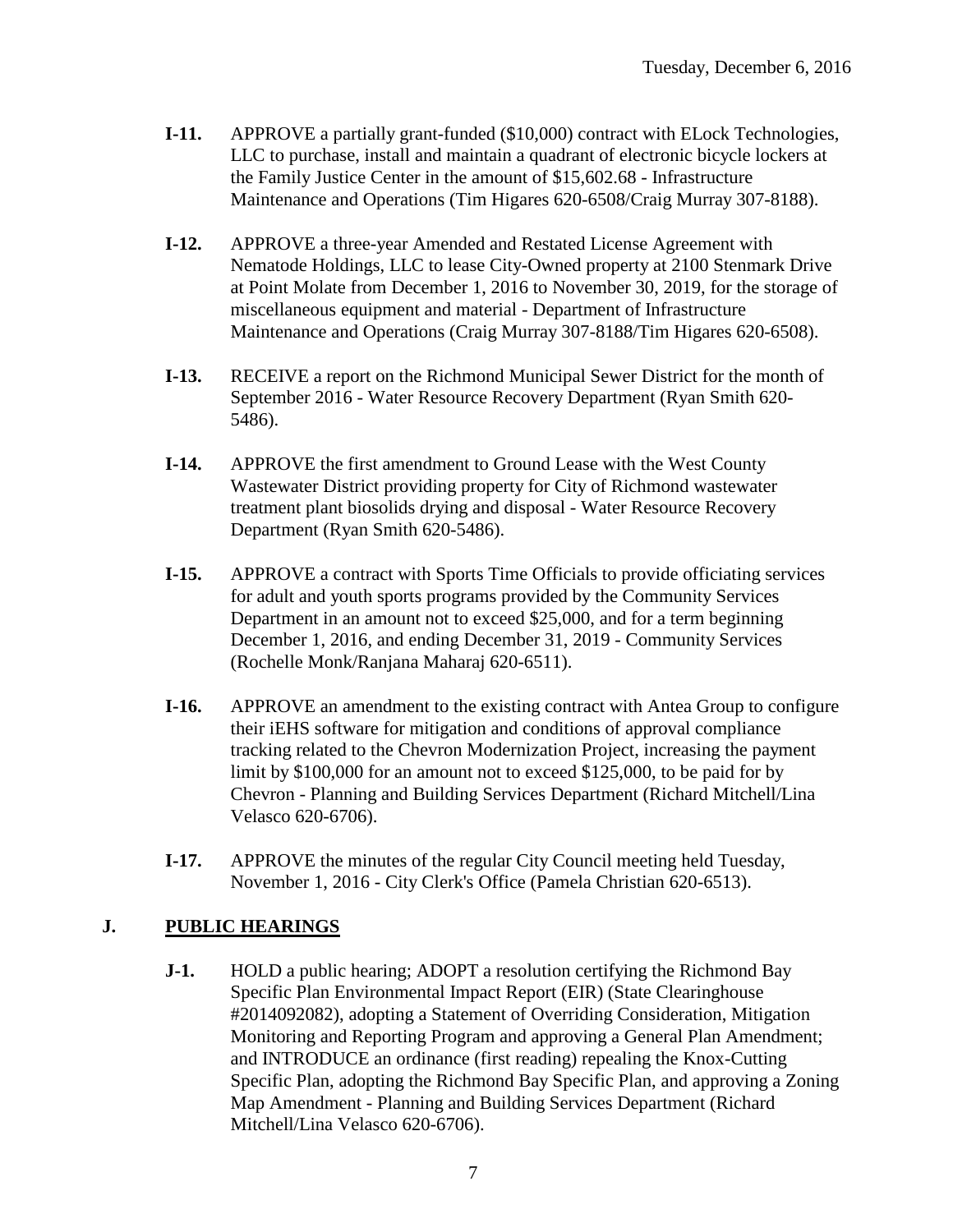#### **K. RESOLUTIONS**

**K-1.** ADOPT a resolution of the Richmond City Council in response to the 2016 U.S. Presidential election: REAFFIRMING support for our sanctuary policies, CONDEMNING violence, hate crimes, and hate speech against all those targeted for their ethnicity, race, religion, disability and/or sexual orientation, and REEMPHASIZING our commitment to combat climate change - (Councilmember Gayle McLaughlin 620-5431, Councilmember Jovanka Beckles 620-6568, and Vice Mayor Eduardo Martinez 620-6593).

#### **L. ORDINANCES**

- **L-1.** INTRODUCE an ordinance (first reading) adding Chapter 11.102 of the Richmond Municipal Code entitled Relocation Requirements for Tenants of Residential Rental Units - City Manager's Office (Bill Lindsay 620-6512).
- **L-2.** INTRODUCE an ordinance (first reading) adding Chapter 7.110 to the Richmond Municipal Code entitled "Fair Chance Access to Affordable Housing" requiring providers of affordable housing to ensure equal opportunity for housing applicants with past criminal convictions - Housing and Community Development (Tim Jones 621-1310).
- **L-3.** INTRODUCE an ordinance (first reading) adding Chapter 14.56 to the Richmond Municipal Code (RMC) to establish a Neighborhood Permit Parking Program (NPP) that is intended to provide parking restrictions in residential communities located near major employers, colleges, medical institutions and those impacted by commuter spillover parking - City Manager's Office (Bill Lindsay 620-6512/Denée Evans 621-1718).

#### **M. COUNCIL AS A WHOLE**

- **M-1.** APPOINT a general employee representative to the Personnel Board from the following panel of three nominees elected at the Personnel Board Election held October 26, 2016, to November 9, 2016: (1) Robert Davila, (2) Charles Smith, and (3) Pamela Saucer-Bilbo - City Clerk's Office (Pamela Christian 620-6513). **This item was continued from the November 15, 2016, meeting.**
- **M-2.** REVIEW the fiscal year 2016-17 first quarter operating and capital improvement budget and APPROVE the proposed fiscal year 2016-17 budget adjustments - City Manager and Finance Department (Bill Lindsay/Belinda Warner 620-6740).